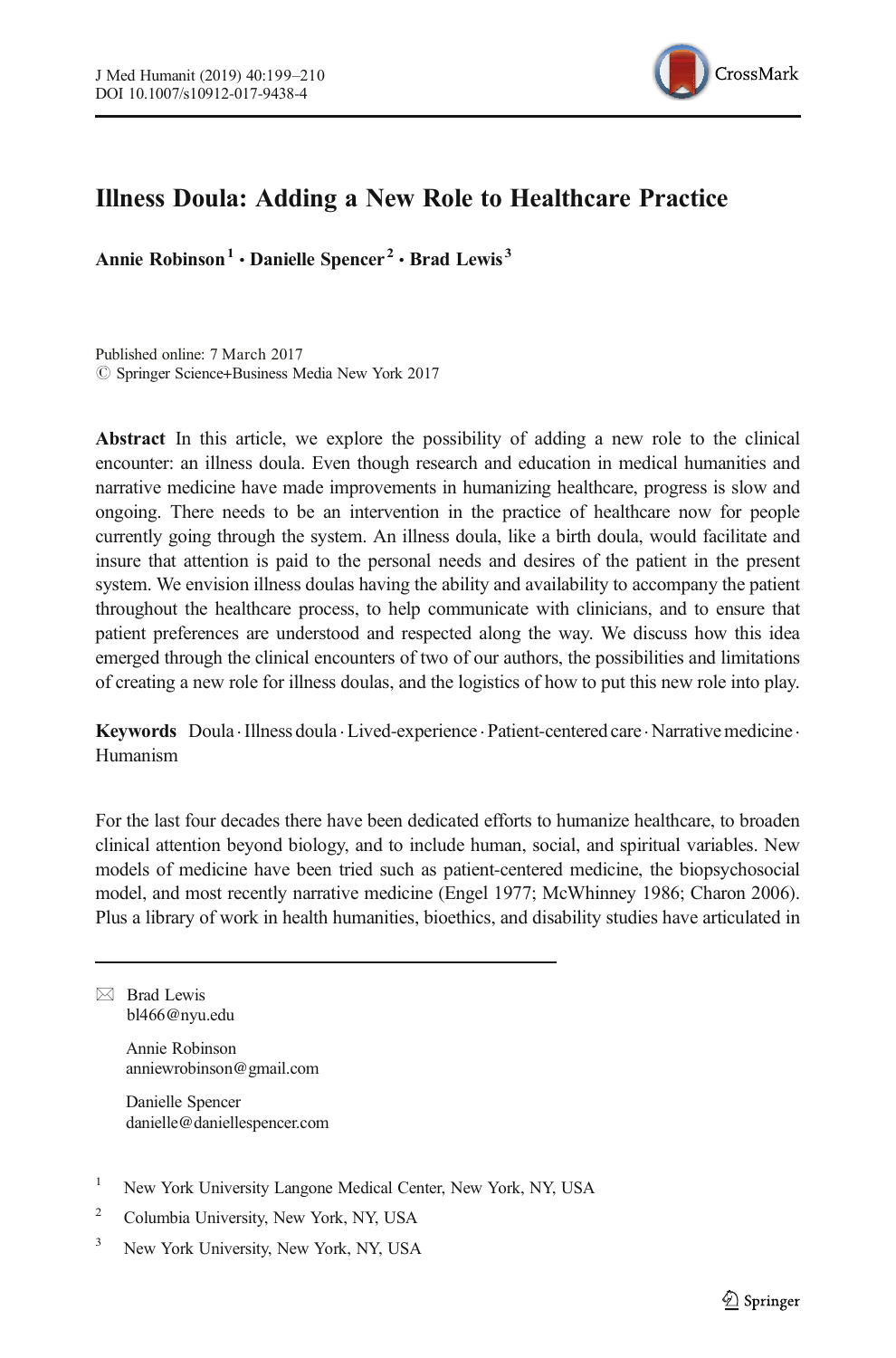fine detail the need for including lived-experience and patient choice in clinical encounters and clinical decision-making (Jones, Wear, and L. Friedman,2014; Davis 2013; Jonsen, Mark, and Winslade 2010).

The early momentum of this work was so strong that Ian McWhinney, a champion of patient-centered care, could ask with palpable hope in 1986, "Are we on the brink of a major transformation of clinical method?" (873). Unfortunately, although some progress has been made, the goal of humanizing healthcare and including lived-experience and patient choice in clinical encounters has turned out to be exceedingly challenging. This article is a meditation on this conundrum based on a case study of one of the authors' experience with a cataract diagnosis and the friends who tried to help him.

In navigating this experience, it occurred to us that a novel way to work toward the goal of humanizing healthcare would be to introduce a new role into the clinical encounter—an illness doula. Like a birth doula, an illness doula would facilitate and insure attention to patient needs and desires in the present system by accompanying the patient through the healthcare process, helping the patient communicate with clinicians and ensuring that patient preferences are understood and respected. Such engagement would increase the likelihood that the human aspects of the clinical encounter would be valued. Previous and ongoing efforts to educate clinicians beyond biology have their place and may in the long run create the humane medicine many of us seek. But, in the meantime, there needs to be an intervention for people going through the system now. Additionally, this kind of structural intervention into the present system would have the potential to realign clinical dynamics in a way that research and educational interventions have trouble doing.

To work through the possibility of an illness doula, we discuss how the idea emerged through the lived experience of cataract diagnosis and pre-operative work-up from the perspective of the patient and the friend who became a kind of spontaneous illness doula. We follow with some reflections from a working doula. Finally, we discuss the possibilities and limitations of creating a new role for illness doulas, how the role compares and contrasts with similar roles, and some of the logistics of how to put this new role into play.

#### Lived experience of "the patient"

Like most case reports, I (Brad) will start by saying I am a fifty-seven year old Caucasian married man, employed as a psychiatrist and a medical humanities professor, and living with my family. My present illness and my need to navigate the healthcare system began with a new eyeglass prescription because my vision seemed slightly blurry. The optometrist informed me that she was not able to correct my vision with glasses and suggested I see an ophthalmologist to rule out cataracts. No one in the office could remember the name of the ophthalmologist, but they did have a "card somewhere." After much looking and asking other people in the office, they found the card. No one knew anything about the person, except that they were "sure he was nice." After the visit, I called my primary care physician; she gave me the names of two ophthalmologists in her network. Again, she didn't know much about them other than that they were in her network and she was "sure they were good."

I wasn't satisfied with either of those recommendations, so I spent considerable time on the internet looking for an ophthalmologist who seemed like he or she might have decent bedside manner—most of what I had to go on were those questionable internet rating sites and the few physicians who had pictures. Fortunately, the ophthalmologist I saw was reasonably friendly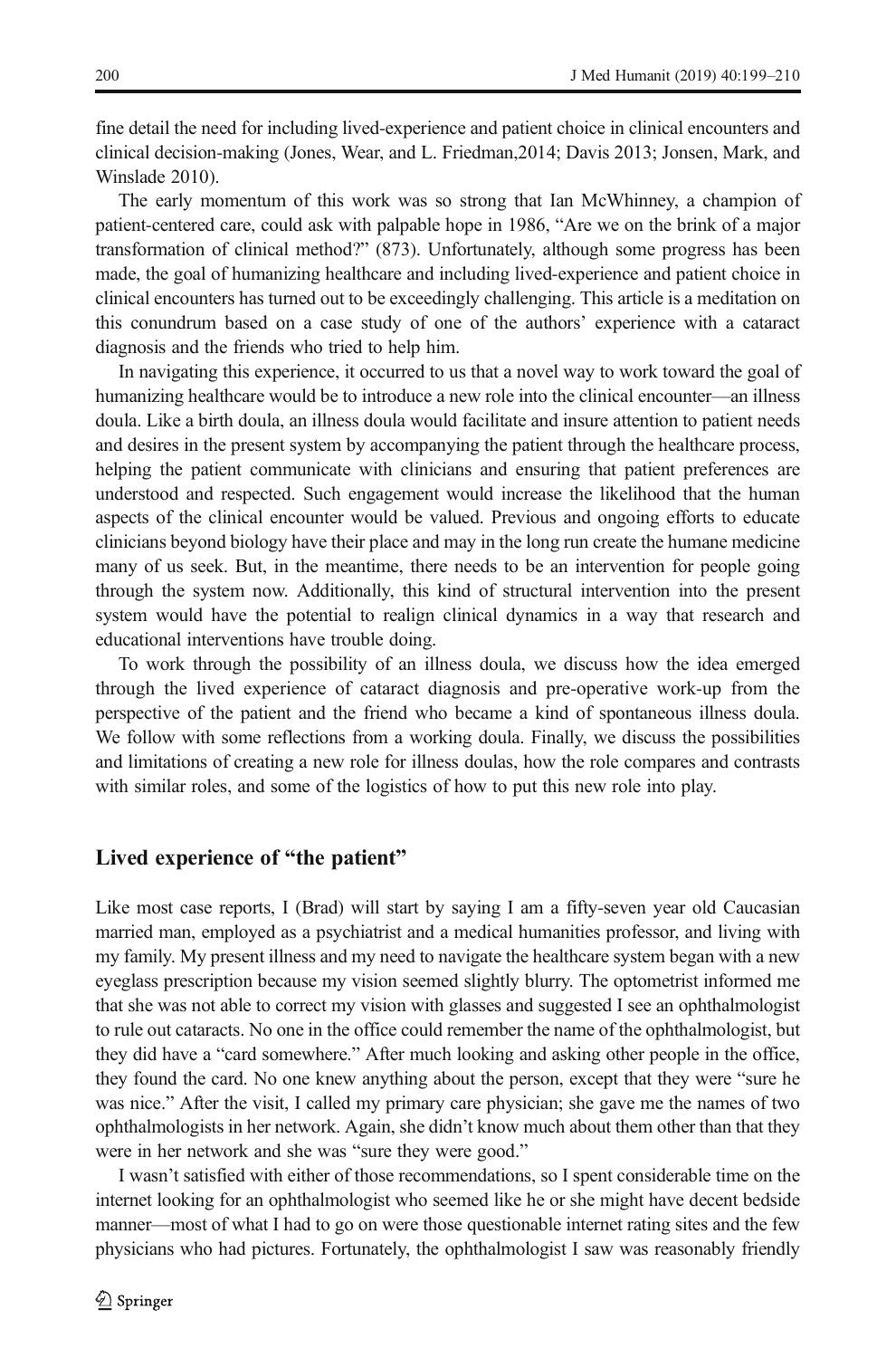and collegial. He was able to confirm the diagnosis, and indeed he seemed to enjoy the process. My case was early—I am relatively young to develop cataracts—which sent him into Sherlock Holmes mode, trying to discover the answer to a mystery. He got to use all the different machines in the office, showed me in great detail pictures of my retina, which were more or less beside the point since they were normal, but at the same time they were pretty, and the detail was impressive.

The disappointing part came after the diagnosis was made. The ophthalmologist seemed to have no interest in what came next and did not want to talk about what the diagnosis meant. He implied that I would need surgery, but that I could drive now so I shouldn't worry about it. He would not speculate with me about how long it might take, or when the appropriate time would be to do surgery. He did give me an elaborate "home test" I could use—I could sit in a chair and look at a fixed point, say some books on the wall, and when it reached the point I couldn't see as well I would know I was getting worse. He didn't give me any suggestions on what to do next other than that. A few months later it was clear I was getting worse, no "home test" needed, just trying to get around in the world was test enough. I called the office and scheduled another appointment. The nurse said that there was no point in seeing the ophthalmologist again and that the next step was to see a cataract surgeon. She recommended some surgeons who were in the practice network, but she would not or could not tell me anything about them to help me make a choice. She did not know anyone outside their network. I asked to speak with the ophthalmologist about that, but she said he would do no more and implied that it was not a good idea.

This is where my friend and colleague, Danielle, comes into the story. I had shared with her my experience thus far, and I asked her if she had any insights into how to find a surgeon. I did not want to pick someone from the internet again since it seemed too important. I was hoping to find someone I could communicate with, who had good surgery skills, and who would not over treat me.

# Lived experience of "the friend" — pre-visit

Brad first mentioned his cataracts when we were standing in the hallway outside of his Foucault seminar classroom. He was wondering what the shape of surgery would be in his life, how large it would loom. How much space and time would it take? How it would affect his ability to work? Who would he trust to care for him, and how would he make that decision? In the months that followed, the issue hovered in the air like a cloud in a lens, like a simile in a sentence. When it came up in conversation, he would laugh and say that he was putting off making any decisions. He was slow to recognize me if we met in a public place, but I doubt I would have noticed were I not aware that his vision was deteriorating.

I have had many eye surgeries and procedures over the course of my life; my vision is unusual in several respects, but I have adapted, and it is largely unnoticeable to others. I can pass, just as he'd been doing. I felt a particular connection to Brad's experience, that we shared a sense of private vulnerability.

This past summer he asked if I could help find a surgeon. I asked an ophthalmologist friend of mine who is in a highly regarded academic department, specifying that the surgeon should have good communication skills, and he suggested one of his colleagues. He explained that he could personally vouch for her skills and that he would have wanted his own mother to go to her. I noted her academic credentials—residency and fellowship at top ophthalmic training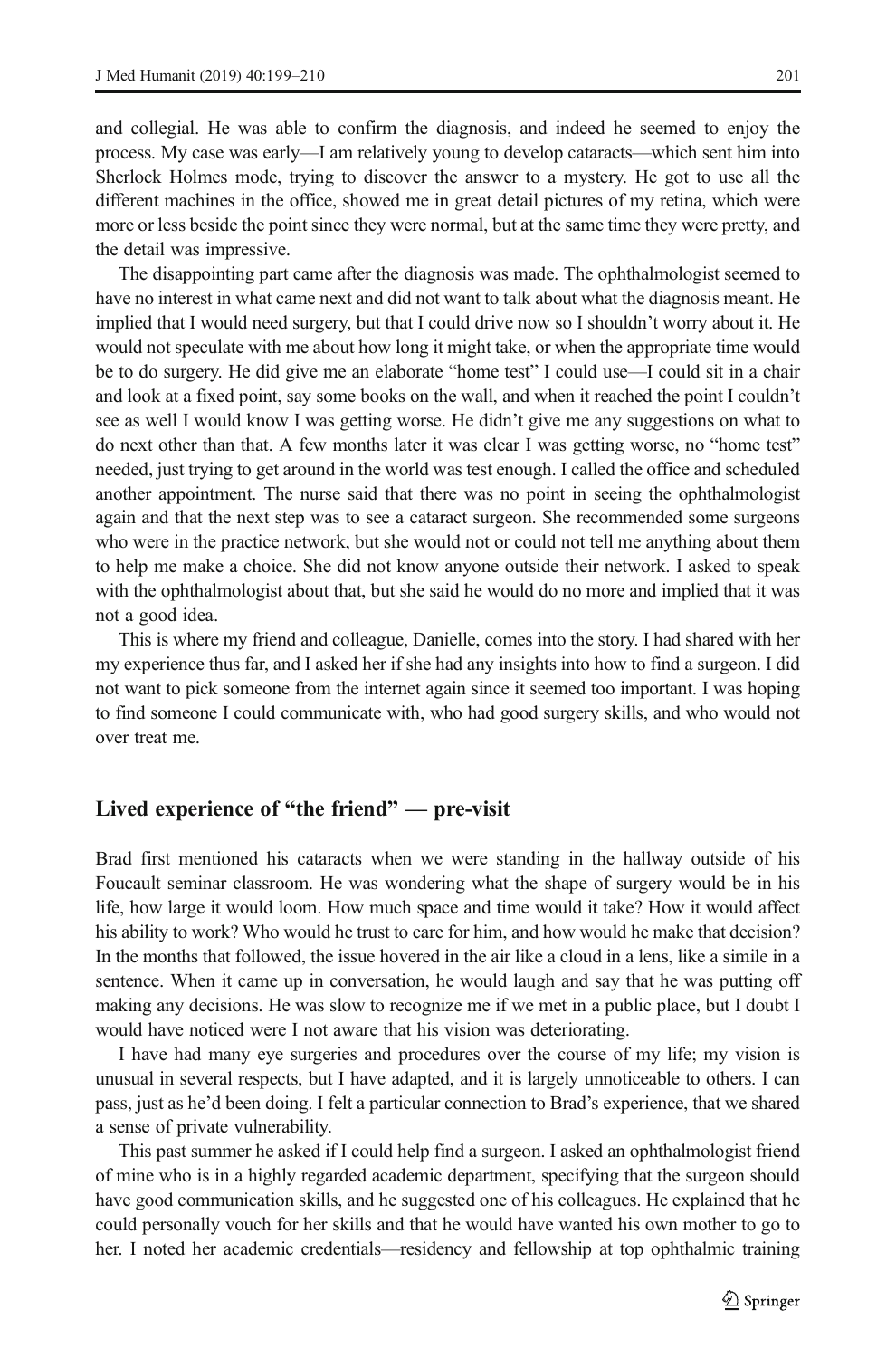programs—and passed the information along to Brad. When I asked him about it later in the fall, he said he'd had a consultation but was feeling frustrated as the conversation was mostly with the fellow (a doctor doing specialty training following residency), and he'd had very little time to speak with the surgeon. He wanted to discuss his correction as well, wondering if he could be left slightly myopic, but feared that he'd be viewed as loony and irrational. (In fact, many individuals with longstanding myopia would prefer not to lose their unaided near vision, preferring glasses for distance.) I offered to accompany him to his next consult, and so we arranged to go together.

I teach and write about bioethics and narrative medicine, and I have joined friends and family members for doctor's visits many times in the past, playing the part of scribe, sounding board, mediator, companion, information source, comedian, commiserator, and silent supporter. When I have accompanied people into a clinical encounter, tracking information and fielding questions has always been on the agenda, but beyond that everyone needed something different. My friend M needed me to transcribe her meetings with oncologists and then to laugh together about how her doctor had such immaculately trimmed bangs; at that point, she particularly needed me not to ask about certain things, like survival statistics. I would speak up if I felt there was critical information that would be important to make a decision; otherwise I was not to project any sort of agenda. In my experience, this responsibility is much more straightforward with friends than with family members where the emotional entanglements and over-determination is at times inescapable. With friends, even those I love dearly, my duty is clear: I am to be ego-less, in service to their needs, and responsive to what they might need in any given clinical encounter.

#### Lived experience of "the patient" — doctor visit

My first appointment with the surgeon, Dr. S, was mixed. I left feeling that her medical competence was high, but that she had little to no recognition of me as a person. She was in and out quickly, and most of the communication occurred with her fellow who was green and was trying to pretend like he was not. This left me feeling alone and also worried because I needed help trying to understand what kind of lens correction I should choose. Dr. S felt, and I agreed, that in my case a single focus was the best choice. But, where should it be focused? The usual answer is for distance, but I made a living with close work (reading and writing), plus I had been nearsighted all my life, so maybe focusing close would be the best choice. Dr. S. could not or would not, I'm not sure which, engage with me in this choice. She seemed to think that distance was what everyone did and couldn't seem to understand why it might be different in my case.

I had one more appointment before surgery, and I was feeling worried about the choice. If I didn't have any more luck with communication this time, I would be left alone with the decision, or I would have to go back to the drawing board looking for a new surgeon. I didn't want to decide without help because I felt I didn't fully understand the issues. I tried to find a support group, so I could get conversation with other people who had lived experience, but there were no support groups I could find and I did not know anyone who had experienced the procedure.

I shared all of this with Danielle, and she made the novel suggestion, or at least I had never thought of it, that she come with me for the next appointment. She did not have lived experience with cataracts, but she did have considerable experience with ophthalmology and eye surgery. The hope, and it made some sense, was that with the two of us we might have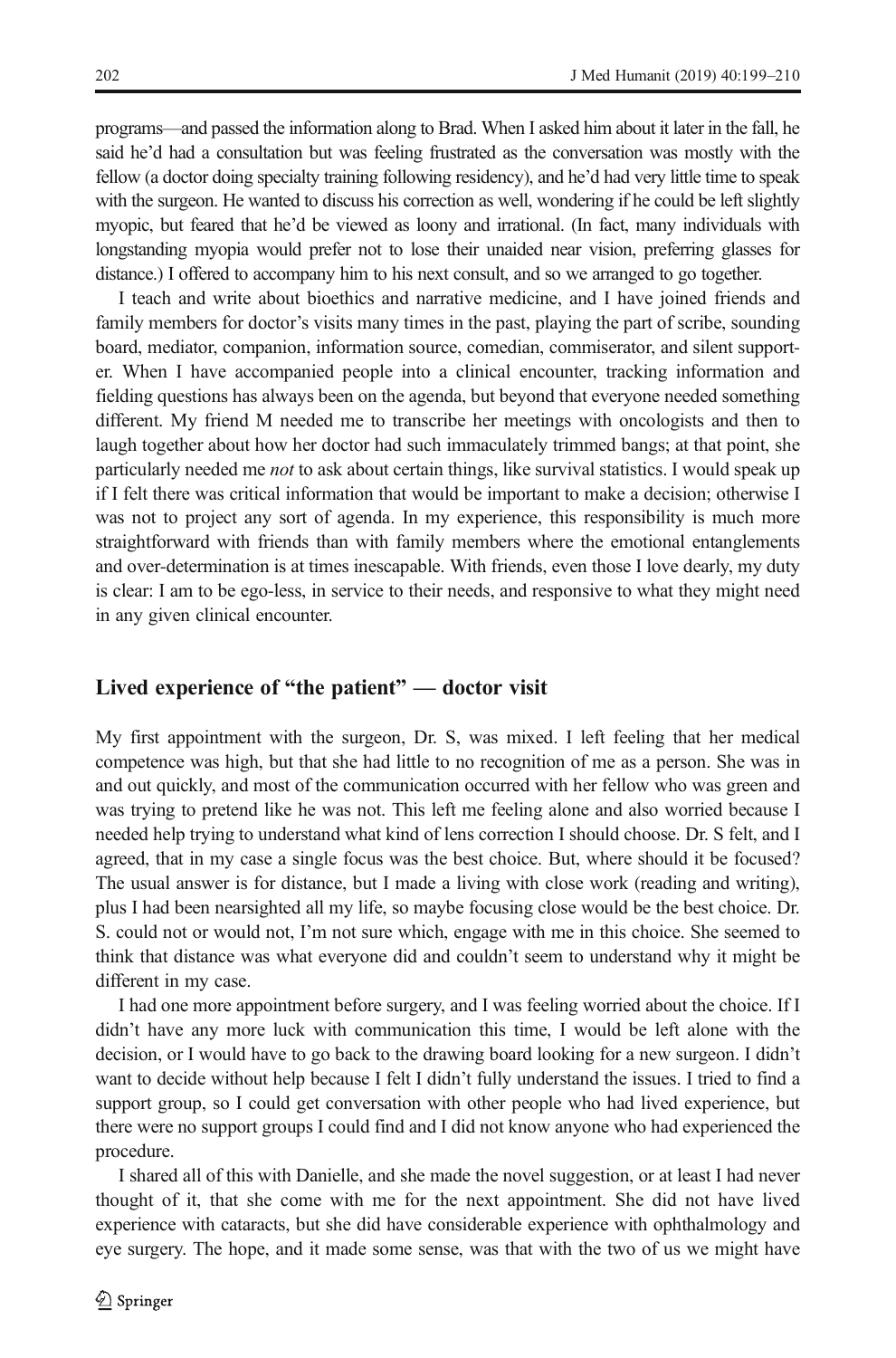more luck getting a real conversation with Dr. S about the lens choice. I was reluctant to ask a friend and colleague for so much help—Danielle has a busy schedule, and this would mean taking a half day off to hang out at the doctor's office. But I felt at a loss; I had to live with this decision from then on. It felt momentous. So, after double checking a few times to see if she really meant it, I agreed.

I am so glad I did. The next appointment turned out to be very difficult for me. It began with a new fellow who, once again, did not acknowledge me as a person. After some few preliminaries, he handed me some prescriptions for eye drops and started telling me about how I would need to self-administer them a few days before and several weeks after surgery. He said nothing about what was in the drops. When I asked, he said that one of the drops was a steroid. I wanted to know more. I was curious about side effects, if the protocol was perhaps more conservative than necessary, and if it would be possible to reduce the dose and frequency. To my surprise, the fellow abruptly stood up, said that the conversation was becoming "too confrontational," and left the room.

Fortunately Danielle was there with me, and we tried to make sense of what happened, tried to understand why he felt I was so confrontational, whether I was out of line to ask for more information and for dialogue about the treatment plan. We were in the middle of this when a technician came in and said that I needed some "tests" before I saw "the doctor." Again there was no explanation, much less informed consent, but I followed the technician. Danielle came along as support. The first few tests were easy and just involved looking in various machines. The tech seemed satisfied but said she needed to talk to "the doctor" to see if she needed more. She came back saying the doctor wanted one more test to get the best "measurements."

To this day, I have no idea what we were doing, but not knowing quite else to do, Danielle and I followed her to the next room. This time a new technician came in who spoke very poor English and told me to "lie down on the exam table." She explained that the test can be "pretty hard" but not to worry "the doctor is just being careful." I did not know what she was talking about, but I did lie down, and she proceeded to put a cup over my eye, which was connected to a computer and drops water (I think) directly into my eye. The technician held the cup over my eye, while the computer beeped. I'm very squeamish about all of this since I have emotional attachment to my eyes. They feel precious to me and at the same time vulnerable, and I am not used to them being treated simply as material objects. The first eye she "tested" went pretty quickly, however, so I hung on. The tech seemed pleased and said, "See, that's not so bad."

She then proceeded to go to the next eye, but this turned out to be very difficult. She put on the cup, dropped the water, the computer started beeping, but it never seemed to beep in the right way. She said that she had to try again, that I needed to be more still, and as she pushing the cup down harder and harder, I began to get more and more worried. My eye began to hurt and to feel like it was being traumatized, while the machine was beeping and beeping but never in the way the technician wanted. She was determined not to stop; it seemed that she did not want to tell "the doctor" that she had failed in administering the test. I started pushing back against her arm, but she just pushed harder. The test failed again, and this time I stood up, looked to Danielle for moral support, and we discussed what to do. I told the tech that I was losing confidence, and she implored me to try one more time. The whole scenario repeated and just when I felt I was going to have to physically force the tech off of me, the computer beeped in a new way, and she pronounced we were through.

A little while later, I, now with a sore eye, and Danielle met with Dr. S. There was no discussion of anything that happened earlier; I tried to apologize if I upset her fellow by asking questions, but she brushed it off. We got into another conversation about where to focus the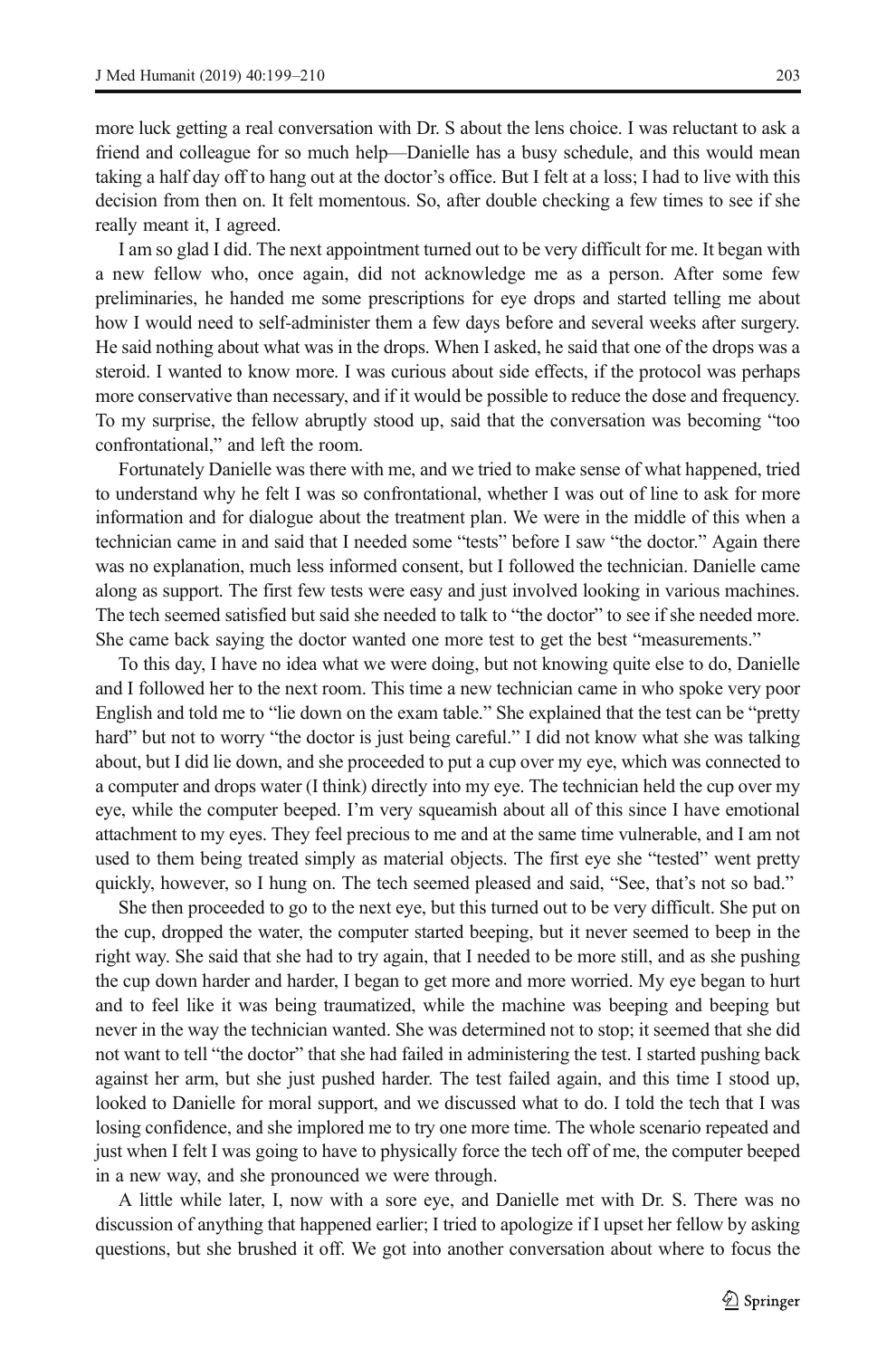new lens. Once again the dialogue seemed not to connect. I tried to get a sense of what different focus options might mean after surgery in the different tasks of my life, but she seemed to keep coming back to what she usually says in such circumstances and seemed to be unable or reluctant to think about the particulars of my situation beyond the typical protocols. After getting nowhere, I looked to Danielle to see if she understood or if she had ideas on how to enable a more a more meaningful dialogue.

Danielle had been sitting quietly but was very in tune with what was happening and was now a great help in reframing the question, trying from a different position to engage in a meaningful conversation about my choice. It seemed to me that Danielle was somehow able to break the spell or trance the doctor was in, and sure enough, we all began to talk about what the different focus options might mean. With Danielle there, what was becoming an impasse, shifted into a dialogue. That was the beginning of Dr. S. and I eventually reaching common ground about the best focal point to choose. A little later, Dr. S. left the room, and we were sent to the "surgical coordinator" to arrange a date for surgery. I never did find out the side effects of the steroids.

## Lived experience of "the friend" — doctor visit

Stepping out of everyday life to inhabit the role of a patient is profoundly disempowering. One enters a strange new world where the inhabitants—white, blue and green-garbed—speak a foreign tongue, wield sharp instruments, observe an obscure and complex hierarchy, exercise considerable power and authority over all who enter, and are often quick to anger or retreat when they are subject to observations and commentary or asked to engage in equal dialogue. The forces that strip one of dignity and discourage dissent are manifold, yet one is, by definition, entering out of some need and desire for care.

Arriving at the ophthalmologist's office, Brad and I felt a sense of giddy companionship, putting on our pith helmets, feeling confident in our abilities to navigate this terrain. Yet as he describes, we were in some ways shocked at how many slippery rocks we encountered, how narrow the path proved to be. When that happened, such as when the fellow literally backed out of the exam room because Brad was posing questions about the steroid drops, we were able to turn to one another incredulously and say, "What just happened?"—"Was I really being so threatening?"—"No, your tone was friendly and it was a reasonable question—he was *just* like the Jason character in Wit!" Through laughter and commiseration, we girded ourselves and tried to set a positive tone. Yet it seemed like an increasingly dire path to navigate. When Brad was undergoing the last "measurement" procedure, lying prone on the table, asking the technician to stop, he reached out to block her hand just at the moment I was poised to rise from my stool and make her stop. Had Brad seemed unable to speak up for himself or physically incapacitated, or had the technician continued to ignore him, I would have physically intervened, just as I would have trusted him to do for me if our roles were reversed.

In the conversation with the doctor, I felt that my role was akin to that of a mediator, tracking the perspective and apparent motivations of both parties though, to be sure, maintaining primary allegiance to Brad. When the discussion reached an impasse, I sought to acknowledge both Brad and Dr. S and to reframe slightly the question, taking care to project a friendly, conciliatory and hopeful stance. Had I been in Brad's position I likely would have felt considerable anger and frustration, yet my reactions were tempered because I was not in the primary seat of physical and emotional vulnerability but in service of facilitating Brad's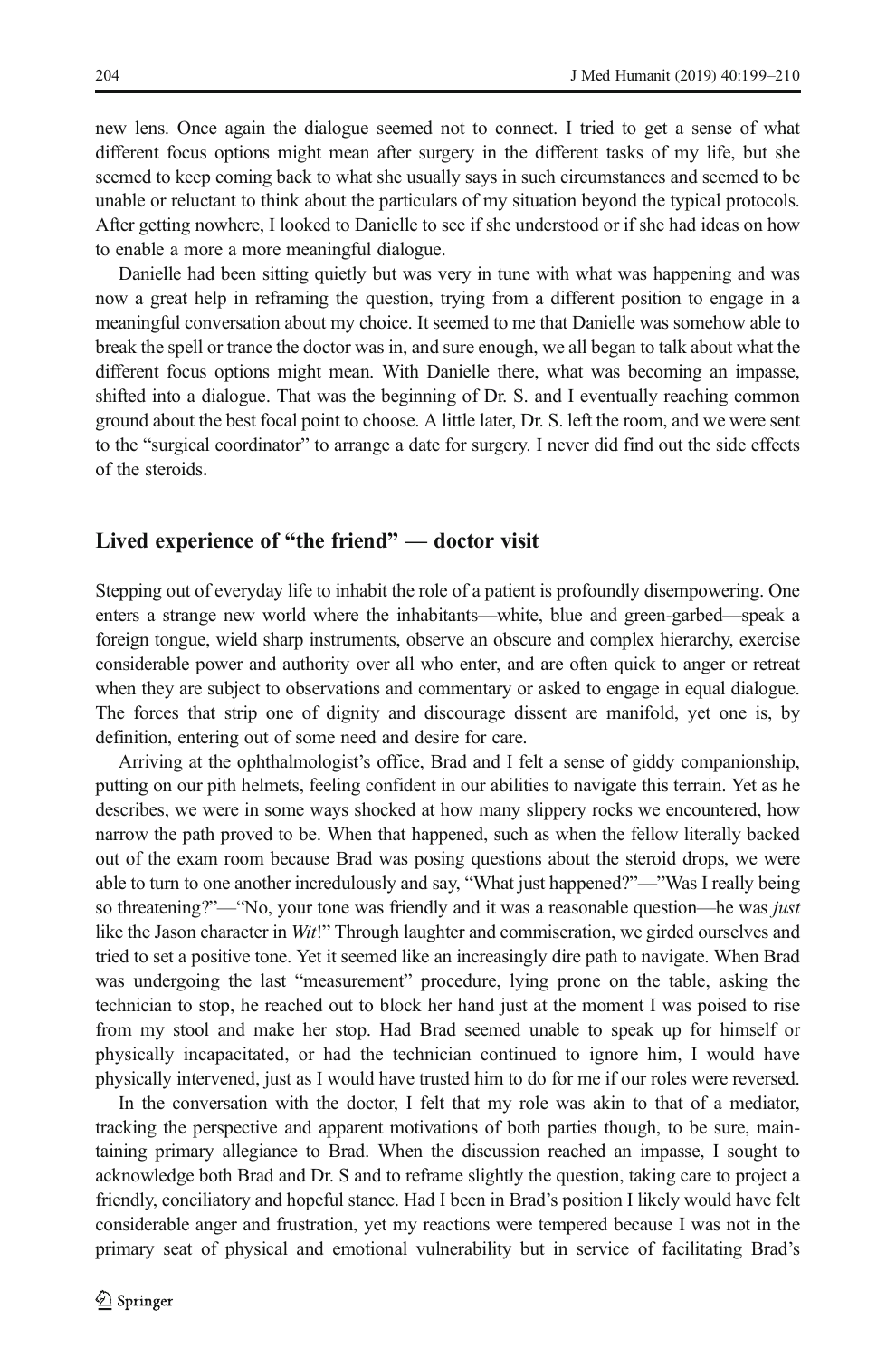experience. I could sense, palpably, that both Brad and the ophthalmologist wished to be understood by one another.

I have a keen memory of our exchange about the refraction question—whether to correct for near, middle or distance vision and the functional effects of each option. Brad was trying to break it down and understand the various advantages and disadvantages, and we seemed to be making progress when Dr. S. interrupted. Brad explicitly asked her, "Please let's just stick with this, otherwise we'll lose the thread!"—but she was not to be deterred, offering a mini-lecture about how we were to approach this process which effectively derailed our understanding of the refraction details. We experienced it as an assertion of rhetorical authority, while she clearly felt that she was providing valuable context and information. She also seemed to genuinely care, to be invested in the encounter, and when we were able to break through this impasse, she seemed pleased and relieved, just as we were.

#### A doula's response

Just over a week after Brad's second surgery, in a warm West Village café nearly empty due to the raging mid-February blizzard, I (Annie) met Brad's newly transformed eyes. Sea glass crystal blue, they glistened and welled with tears as he spoke, as I have always known them to do when he speaks on subjects that stir his emotional tides. Brad wanted to talk with me about his experiences to gain my perspective as a working doula. He told me about his visits to Dr S' office and about the cataract surgery.

"How was it?" I queried, gently. Brad bobbed his head several times, then squinted, and peered out the window to his left as he told me about the second surgery. "Fine. It was…fine. Well, it was less so than the first time. There was a lot of…clamor. It felt chaotic around me. And I felt like even less of a person to them than I did the first time." He described the isolation of waiting in the hallway, of not having his family beside him until the recovery period after the procedure. I asked who was there with him in the operating room. He shrugged. He didn't know who performed the surgery, or who else was even in the room. Strapped onto the wheeling table, IV hooked up and eyes numbed, he said he felt treated like "a slab of meat." Nobody made themselves known to him, nor was he asked to introduce himself to them.

Listening to Brad's account of the surgery, I was struck by the simultaneity of anonymity and invisibility with intimacy and trauma. An ache clutched my stomach, an urge to have been there as his doula. What could I have offered in my role as a doula? My mind wove together memories of the abortion, miscarriage, and birth clients for whom I have served as doula with the experience Brad now depicted and stretched forward to envision other patients undergoing a medley of procedures.

"Okay, let's imagine," I proposed. "What if a doula had been there for the entire process? Danielle seems to have acted as a kind of spontaneous doula in her work with you at Dr. S' office. What would a doula contribute to these kinds of illness experiences as a whole?"

I first learned about doulas as an undergraduate enrolled in one of Brad's classes, "The Philosophy of Medicine." We watched the film, *The Business of Being Born*, and Brad invited a former student of his to speak to the class about her work as a birth doula. I felt immediately called to all the various components that she described: providing compassionate, continuous care for women through late pregnancy; labor, birth, and the postpartum period; offering informational, physical, and emotional support; and an underpinning drive to reform the healthcare system, empower patients, and promote consciousness and connection during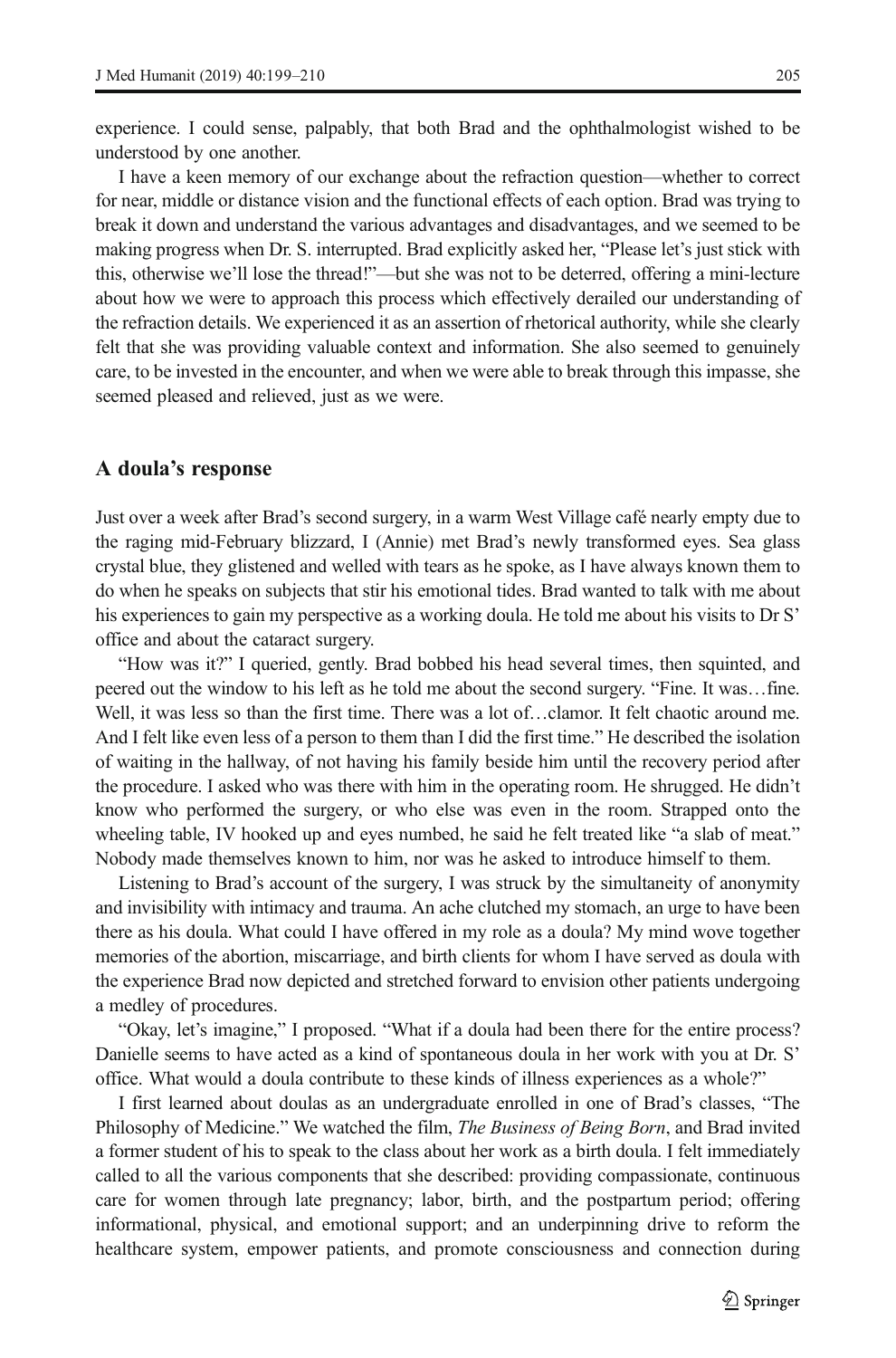embodied experiences (Scott 1999, Hodnet et al. 2012, Marshall, Kennell, and Klaus 2012). I began the training and certification process that spring and attending births in the New York area in March 2009. Currently, I serve as a leader of The Doula Project, an organization based in NYC that has spearheaded the emerging "full-spectrum" doula field (Chor et al 2012). We provide compassionate, non-judgmental support to people regardless of the outcome of their pregnancy, whether they face birth, miscarriage, stillbirth, fetal anomaly, or abortion.

My work as a full-spectrum doula is in many ways similar to the work Danielle was doing with Brad. If an illness doula had been formally involved in Brad's experience, s/he could have been there from the beginning. That beginning might have been during the diagnostic process, after the diagnosis, during the search for additional providers, or nearer to the procedure itself. As when Brad sought Danielle's recommendation for a surgeon, a doula possessing some expertise in the area could quickly connect the patient with providers who matched his style. If s/he didn't happen to know providers in that area, s/he could do research and accompany him through the search process to help find the desired connection. However, just as the personalized recommendation for Brad was perhaps not a perfect match, it must be acknowledged that anyone navigating the healthcare system will still contend with its challenges and vagaries.

Once a provider has been chosen, a doula can serve as a mirror, someone from whom a patient can receive validation that what she is experiencing is scary and painful and that she has the strength and courage to do it. A doula can serve as a sounding board, someone to whom a patient can whisper a question or discuss last minute decisions. A doula can serve as an anchor, someone to whom a patient can turn in distress, panic, confusion, or loneliness. A doula can serve as a protector, someone whom a patient can rely upon to recognize, in the worst case-scenario, when his voice is not being heard and his wishes ignored, and facilitate the amplification of his voice.

Navigating an illness or health condition is a stressful and murky experience through which one could greatly benefit from a constant companion. When a patient must make choices—like which provider to work with—collaboration, advice, and reassurance in the decision-making process are particularly advantageous. An illness doula's steadfast assistance could help a patient circumvent getting the run-around by various doctors, none of whom may have felt like the right match, all of whom may have spoken about things the patient could not quite grasp amidst the swirl of emotions that health concerns trigger.

The overarching goal of an illness doula would be to assist his/her client to create the most desired healthcare experience. S/he would fulfill clear responsibilities, claim a formal title, offer reliable service, possess experience and awareness of resources, receive financial reimbursement for his/her for services and time, and stay in the relationship for as long or as brief a period of time as the client desired. The role that Danielle adopted might be formalized into an official illness doula position, freeing both the patient and his/her companions of the complications and burdens entailed when a friend or family member offers support to a loved one in need.

### **Discussion**

#### Possibilities and limitations of creating a new role for illness doulas

In order to expand the doula role beyond its traditional realm of reproductive experience into a more generalized "illness" terrain, doula training would need to be reimagined. To step into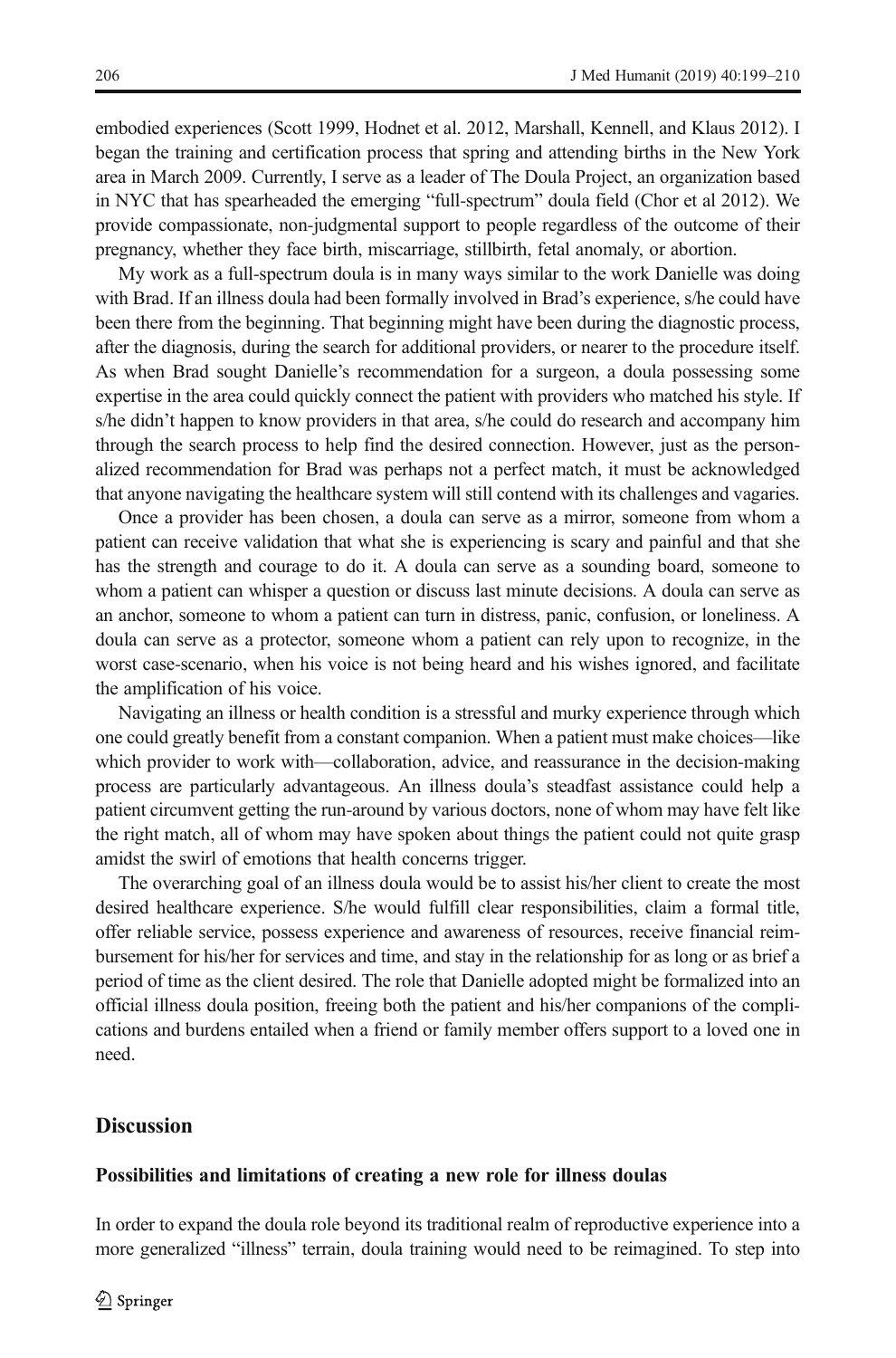this larger role, doulas would need exposure to a variety of skills and expertise, or perhaps a doula would choose an area in which s/he were already interested and involved. Regardless, doulas would need to augment their exposure to that field with doula philosophy and practice foundational training, based on the many rich trainings conducted regularly in both the birth and full-spectrum worlds that survey topics including how to provide emotional, informational, and physical support; how to practice non-judgmental compassion; and how to interact with the healthcare system and its many players. Another training of particular benefit for such work could be in narrative medicine which—among other goals—trains providers to listen deeply to their patients–not just with an ear for biological symptoms but with a heart for biographical stories and a keen sense of narrative understanding. Narrative medicine not only equips providers with the tools to receive these stories but also encourages them to engage in selfreflection and healing of inevitable vicarious trauma that providers experience from their work through the writing and telling of their own stories (Charon 2006, Charon et al 2017). Surely, other valuable dimensions, skill sets and perspectives would be of benefit and relevance to illness doula training as well. These are merely starting points for a curriculum as yet to be developed.

Significant benefits would be reaped, by patients and clinicians alike, if we incorporate illness doulas into the experience of healthcare. An illness doula would attend to the systemic issues in healthcare in a way the other current players do not and cannot. S/he would focus on the primary mission of making "patient centered care" a reality. S/he would receive rigorous training to attend to the patient's humanity, which our current medical education system does not adequately provide the clinicians. Serving in a non-medical role, a doula is freed from the responsibility of biological care that clinicians are best equipped to manage. In this sense, a clinician who is strapped for time and insufficiently trained to provide humanistic care would be alleviated from some of the pressure s/he may feel to serve more roles than one person can. Expanding the team of caregivers by adding a doula would allow all players to excel at their specific tasks – but it would be essential for them to collaborate as a team to provide integrated care. Furthermore, it must be noted that the doula's compassionate, attentive care for the patient would not replace the need for more humanistic treatment from the clinicians but would rather model it. Clinicians would observe the profound impact of using a soft tone, sustained eye contact, generous listening, and gentle touch.

As a neutral and knowledgeable guide, a doula would endow the patient with thorough and wide-ranging information. S/he would offer the patient a wide range of resources for treatment options that would empower the patient to make a well-informed decision instead of a hasty and reactive choice influenced by biased and pressuring sources. A doula would help the patient claim the position of an autonomous agent. While peaceful dynamics during healthcare delivery are always the ideal, they are not always the reality. If challenging interactions and deleterious actions transpire, a doula could serve not only as witness to the scene and emotional support to the patient but also as an intermediary, mediator, and advocate. A doula would have cultivated a trusting relationship with the patient and possess a deep understanding of his/her temperament, values, and wishes that in a moment of vulnerability, trauma, or chaos the patient may not be able to communicate effectively.

However, there are notable limitations to incorporating the role of an illness doula into healthcare. Ethical and legal complications would need to be worked through concerning the uncertified status of a doula who would be offering information about medical treatment. Hospital protocol may also present hurdles to the inclusion of the doula in protected spaces of the hospital such as like operating rooms, and the efficacy and satisfaction of doulas' support could not be guaranteed; although research shows that doulas who support women during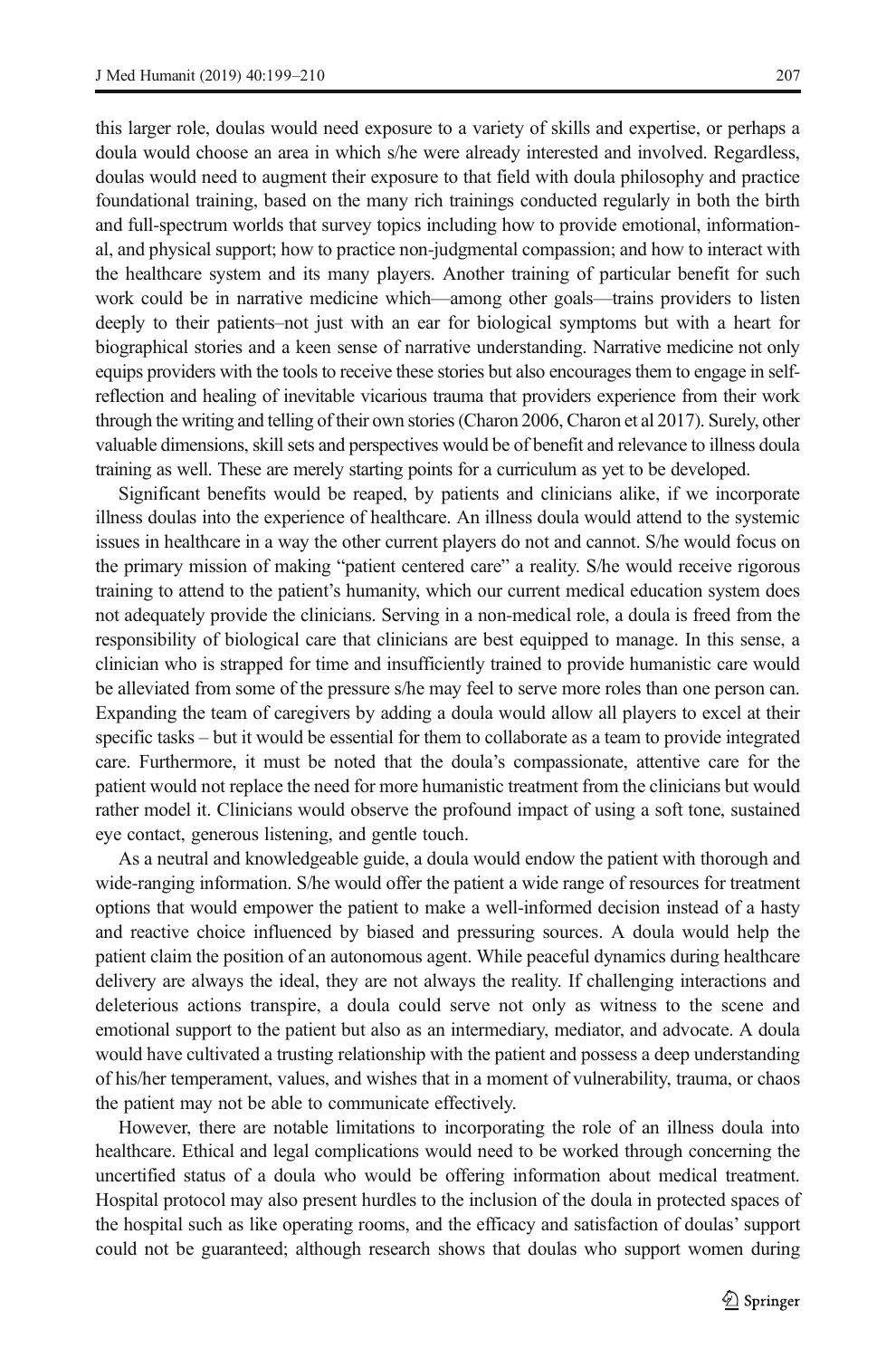labor and birth have a positive effect on emotional and medical outcome, it is impossible to ensure this. Finally the financial piece is also one to consider: if the doula operates in a privatepay model, access to such a support role would be limited to only those who can afford to pay out-of-pocket.

The doula's relationship with the other members of the caregiving team is a crucial dimension to consider. A primary mission for the doula would be to earn trust from the patient, but that does not necessarily translate to trust from the clinical team. S/he may be perceived as an invasive or inferior hindrance by clinicians who already struggle to collaborate with the extensive cast of caregivers involved in medical care. Additionally, while the goal would be for the doula to develop an amicable dynamic with the clinical team, if s/he needs to assume an adversarial role, s/he risks exacerbating the instigating conflict. Finally, while the particular role of illness doula as we have conceived it is new, there are similar roles being explored right now in medicine. How would the illness doula fit in with the other roles already existing?

#### How the role compares and contrasts with other similar roles

The problem of depersonalization in healthcare and the complexity of navigating the system is widely recognized, and there are an array of innovative responses to these issues. There are already expanded doula options being explored with "end-of-life doulas" and "palliative care doulas" (Corporon 2011, Lentz 2014). In addition, the existing roles of professional "health advisors," "patient advocates," and "patient navigators" are designed to fulfill similar roles to the one we are envisioning.

The responsibilities of a "health advisor," which is a service offered by private services such as PinnacleCare, range from coordinating care to finding physicians, seeking second opinions, researching clinical trials, accompanying clients to visits, and developing "close relationships" with clients. The profile of such a health advisor is typically a registered nurse or a social worker, someone who possesses familiarity with the local healthcare system and demonstrates "a compassionate and caring personality motivated by an opportunity to provide meaningful assistance" (Correspondence: "Health Advisor" Job posting for PinnacleCare Private Health Advisory, circulated July 2015). Increasingly, individuals offer such services as well, like private support in piloting a course through the medical system. Some services specialize in senior care, offering personal accompaniment to medical appointments as well as oversight and advocacy on behalf of the client.

The role of "patient advocate" has been evolving for many years. Established in 1980, a Master's program in Health Advocacy at Sarah Lawrence College (now offering a joint degree in social work with NYU) prepares graduates to work in a variety of settings. Patient advocates are often on staff at hospitals where they can facilitate communication and services for patients. The field has a range of national organizations such as The Alliance of Professional Health Advocates and the National Association of Healthcare Advocacy Consultants. Currently there is neither an accreditation process nor a regulatory body for the field, which continues to evolve. One example of a voluntary code of ethics for health advocacy professionals is The Health Advocate Code, which promotes compassion, knowledge, transparency, and professionalism. Indeed, the Code reflects many of the values we are celebrating in the role of illness doula, particularly that of promoting "client-patients' values and belief systems as the foundation for their decision-making" [\(http://healthadvocatecode.org](http://healthadvocatecode.org/), retrieved 12/23/2016).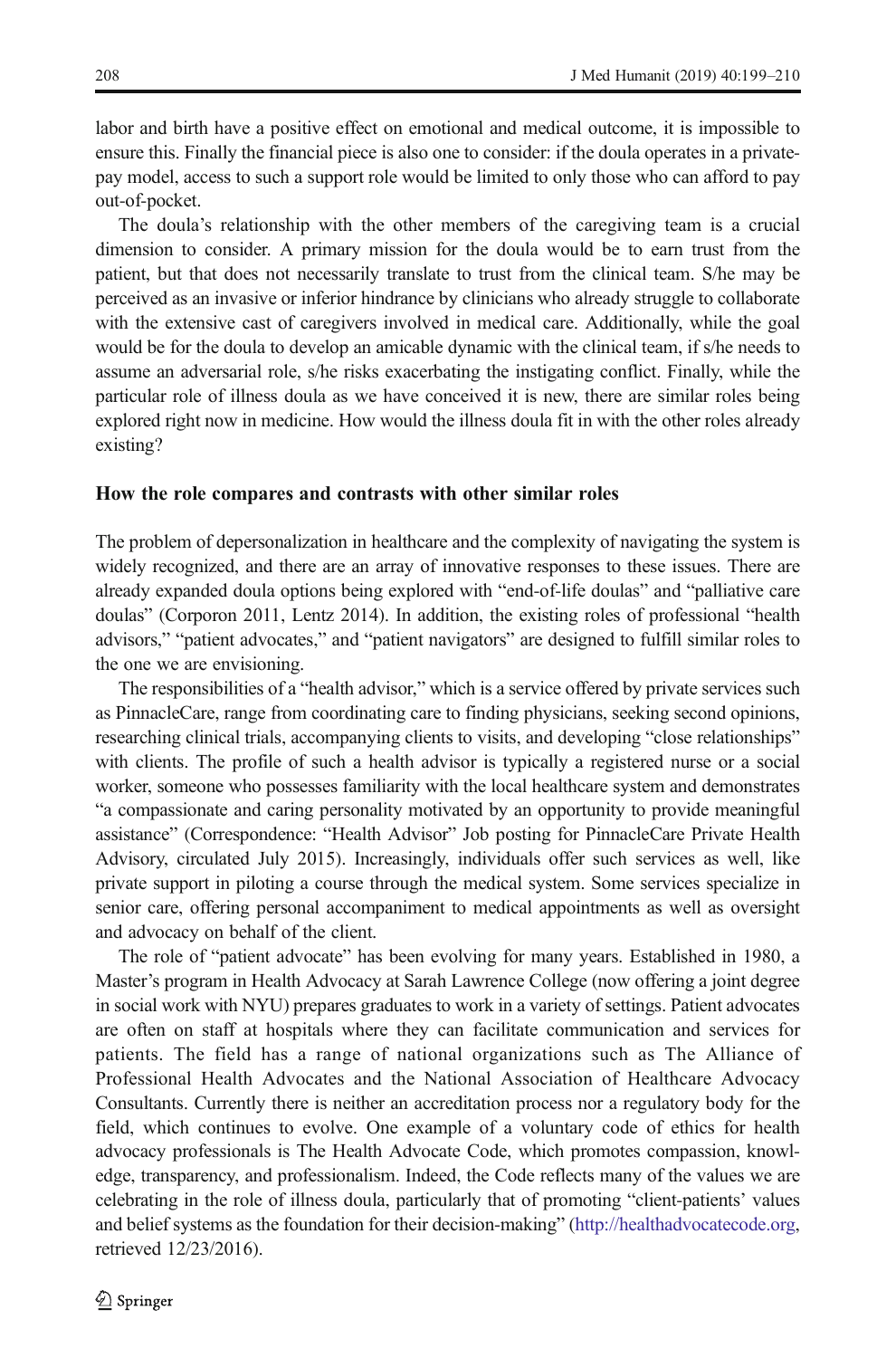The existence of these professionals who share many of the goals we describe for an illness doula, combined with the evolving state of the field, speaks to the need for developing and refining this important role.

#### Some logistics of how to put this new role into play

One of the most fascinating features of creating a new role of illness doula is the relative rapidity with which the role could be introduced. It would, of course, take time to introduce the new role into the existing bureaucracy of already standing institutions such as hospitals or medical clinics and insurance coverage. However, if the role were introduced outside these institutions into a free-market service economy, the only limitation would be a market limitation. In other words, is there a market that could be tapped for the services of an illness doula? That answer, we believe, is yes. The frustrations, disappointments, and vulnerability that Brad felt in his experience with the healthcare system are not unusual. Many patients have similar difficulties and challenges.

If these patients knew that there was a person they could hire who would facilitate the process, inform and guide them through the labyrinth of medical sub-cultures, and be an ally for them in times of negotiation and even conflict, it seems likely that many would wish to take advantage of that service. An illness doula would likely increase the cost of their healthcare, but the expense would be worth it for many. And, for some, it would reduce the overall cost because it would help identify excessive spending in the forms of over-testing, over-diagnosing, and over-treatment. An illness doula would be able to take the time to work through the risks and benefits of medical interventions without having any financial stake and better allow patients the opportunity to choose for themselves which forms of interventions are most important for them. This in and of itself is a valuable service.

The other fascinating aspect of introducing the new role of illness doula is the effect it would likely have on the other roles in the healthcare encounter. Since all roles are relational, to change or add one role is to shift the dynamics among all of the roles. There are tremendous barriers to change in an existing large-scale system—each role is protective of its own niche and subject to the regimenting effects of training and habituation—yet an illness doula could act as a key catalyst of change. The most important aspect of how the illness doula would change the other roles is that it would shift the power balance among the different players. At present, despite much effort to counter this, the power balance in the clinical encounter is heavily weighted with the doctor at the top of the hierarchy, the patient at the bottom, and ancillary medical staff in the middle. So many of the sub-cultural rituals reinforce this hierarchy—the patient is often feeling weak and vulnerable because of illness, they are stripped of their clothing, they are often lying down or sitting and looking up at the clinician. The patient is in strange territory, and the clinicians are at home. The list goes on and on. But with an illness doula, this hierarchy would change. The illness doula would be a peer with the clinical team, he or she would be healthy, dressed, and eye-to-eye. He or she might not have the status of the physician, but if he or she feels that the doctor is not a good clinician, does not treat patients with respect and dignity, than he or she can significantly affect that doctor's referrals—this power to shape referrals would be a significant one.

With the power balance more equalized, the chance that the patient will actually be treated as person—as is the goal of all person-centered, humanistic, narrative medicine interventions into healthcare—would increase tremendously. One of the paradoxes of medical care is not so much that doctors do not know how to treat people as people (rather than a collection of body